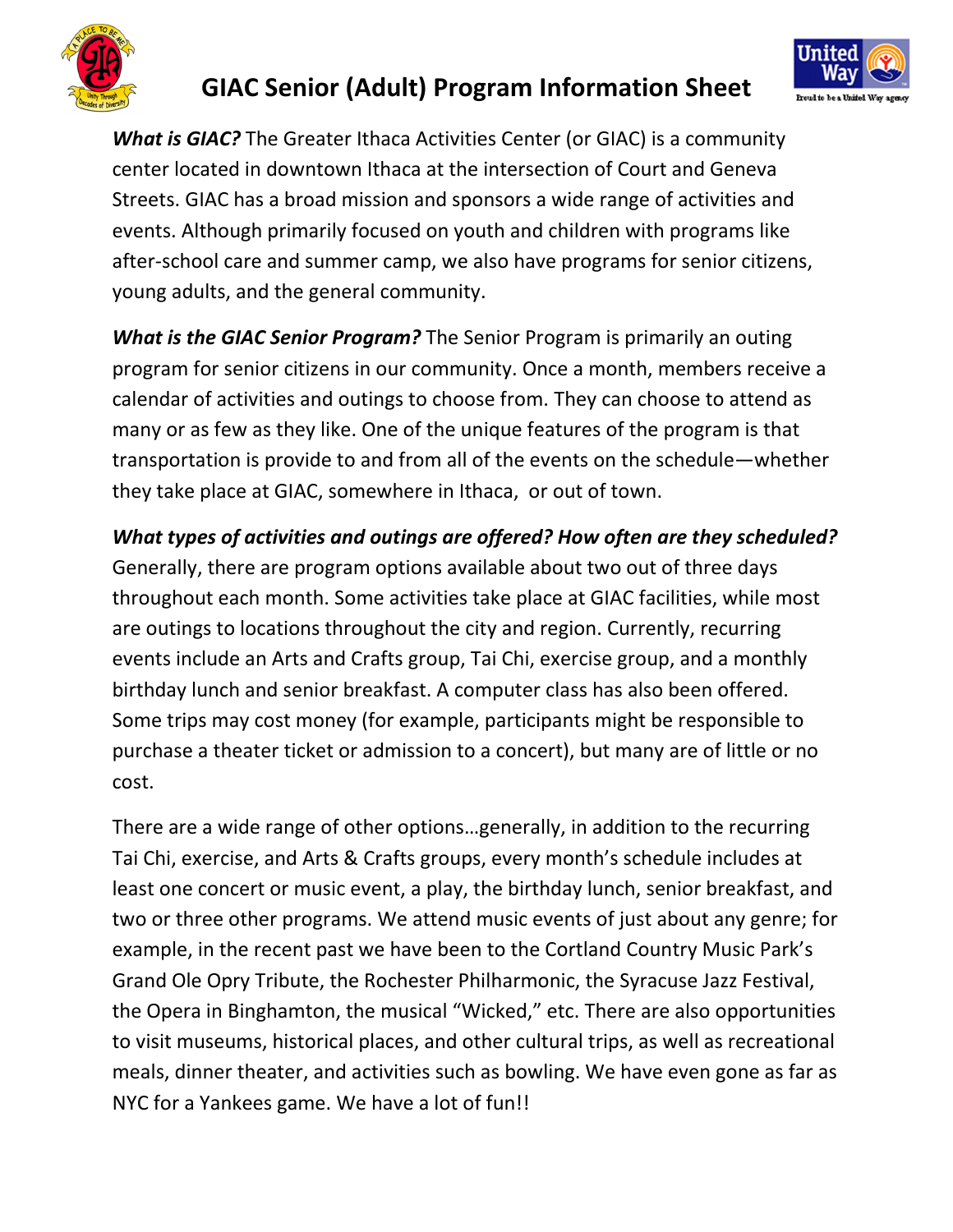Who can join and how is it done? The Senior Program is open to anyone 60 years and above. The annual fee for membership is \$50, although scholarships are available if needed. The program is not limited to city residents, but those living outside the Town of Ithaca might be asked to drive to a central meeting place to meet a GIAC van for some outings. At present, GIAC does not have access to any handicap accessible vehicles, so participants must be able to get into and out of the vans to go on trips (a driver will be available to assist).

## Who can I talk to for more information about the GIAC Senior Program? Zack Nelson is the Senior Program Coordinator. He can be reached by calling GIAC during normal office hours (9 AM to 12:30 PM, 1:30 to 5 PM). GIAC's number is 607-272-3622 (ext. 233 for Zack) or email: znelson@cityofithaca.org.